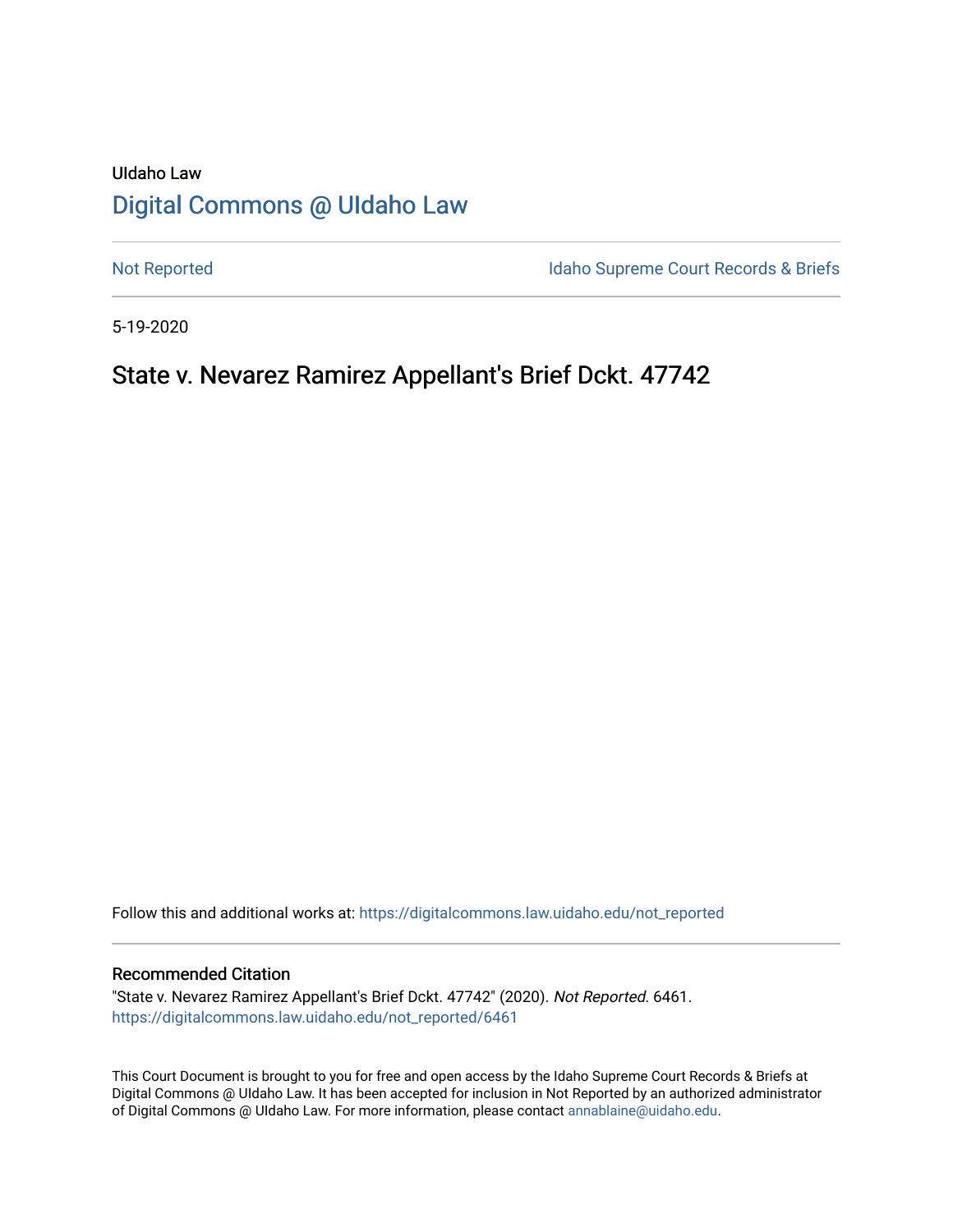Electronically Filed 5/19/2020 11 :38 AM Idaho Supreme Court Karel Lehrman, Clerk of the Court By: Murriah Clifton, Deputy Clerk

ERIC D. FREDERICKSEN State Appellate Public Defender I.S.B. #6555

JENNY C. SWINFORD Deputy State Appellate Public Defender I.S.B. #9263 322 E. Front Street, Suite 570 Boise, Idaho 83702 Phone: (208) 334-2712 Fax: (208) 334-2985 E-mail: documents@sapd.state.id. us

### IN THE SUPREME COURT OF THE STATE OF IDAHO

| STATE OF IDAHO,            |                                  |
|----------------------------|----------------------------------|
|                            | NO. 47742-2020                   |
| Plaintiff-Respondent,      |                                  |
|                            | MINIDOKA COUNTY NO. CR34-19-2741 |
| V.                         |                                  |
|                            |                                  |
| VANESSA NEVAREZ RAMIREZ, ) | <b>APPELLANT'S BRIEF</b>         |
|                            |                                  |
| Defendant-Appellant.       |                                  |
|                            |                                  |
|                            |                                  |

### STATEMENT OF THE CASE

## Nature of the Case

Following Vanessa Ramirez's guilty plea to trafficking in methamphetamine, the district court sentenced her to six years, with three years fixed. Ms. Ramirez appeals. She argues the district court abused its discretion by imposing an excessive indeterminate term.

#### Statement of Facts and Course of Proceedings

The State filed a criminal complaint alleging Ms. Ramirez committing one count of trafficking in methamphetamine. (R., pp.6-7.) According to the probable cause affidavit, Ms. Ramirez sold 29.2 grams of methamphetamine to a confidential informant. (R., pp.9-10.) Ms. Ramirez waived a preliminary hearing, and the magistrate bound her over to district court.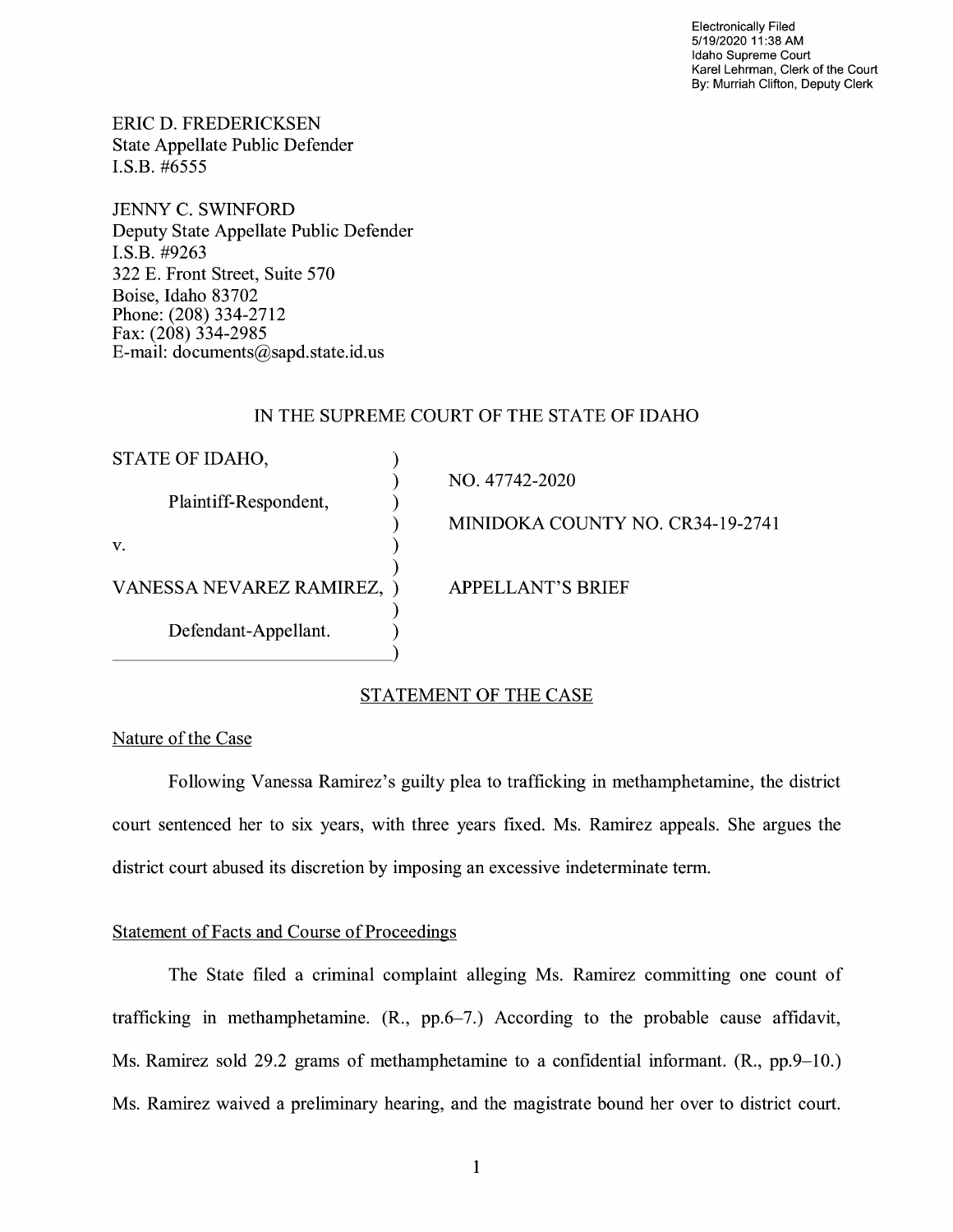(R., pp.24, 25-26, 27.) The State filed an Information charging her with trafficking in methamphetamine and a sentencing enhancement for a second drug offense. (R., pp.28-30.) Trafficking in methamphetamine carries a mandatory minimum fixed term of three years, and the maximum sentence is life in prison. I.C.  $\S 37-2732B(a)(4)(A)$ , (D).

Pursuant to a plea agreement with the State, Ms. Ramirez pled guilty to trafficking.  $(R., pp.38-39, 50-52; Tr. Vol. I<sub>1</sub><sup>1</sup> p.11, L.11-p.13, L.6.)$  The State agreed to dismiss the enhancement and recommend a sentence of eight years, with three years fixed. (R., p.51; Tr. Vol. I, p.9, Ls.5-14.) The State agreed to dismiss another case with additional drug-related charges. (R., p.51; Tr. Vol. I, p.6, Ls.3-7, p.7, Ls.10-25, p.8, Ls.5-8.) The district court released Ms. Ramirez on her own recognizance pending sentencing. (Tr. Vol. I, p.13, L.14-p.15, L.13; R., pp.53-54.)

At sentencing, the State recommended the district court impose a sentence of eight years, with three years fixed. (Tr. Vol. II, p.7, Ls.11-16.) Ms. Ramirez requested the district court impose the three-year mandatory minimum fixed term and "lesser indeterminate time." (Tr. Vol. II, p.10, Ls.15-18, p.11, L.2.) The district court sentenced Ms. Ramirez to six years, with three years fixed. (R., p.58; Tr. Vol. II, p.17, Ls.16-19.)

The district court entered a judgment of conviction. (R., pp.58-60.) Ms. Ramirez timely appealed.<sup>2</sup> (R., pp.67–68.)

 $<sup>1</sup>$  There are two transcripts on appeal in one electronic document. Each transcript contains its</sup> own internal pagination, and these two transcripts will be cited separately as Volume I and Volume II, with reference its internal pagination. Volume I contains the entry of plea hearing (pages 1 to 4 of overall document). Volume II contains the sentencing hearing (pages 5 to 11 of overall document).

 $2$  Ms. Ramirez also filed a timely Rule 35 motion and requested the district court retain jurisdiction. (R., p.63.) The district court denied the motion. (R., p.65.) Due to the mandatory minimum fixed term, and the lack of new or additional information, Ms. Ramirez does not challenge the district court's denial of her motion.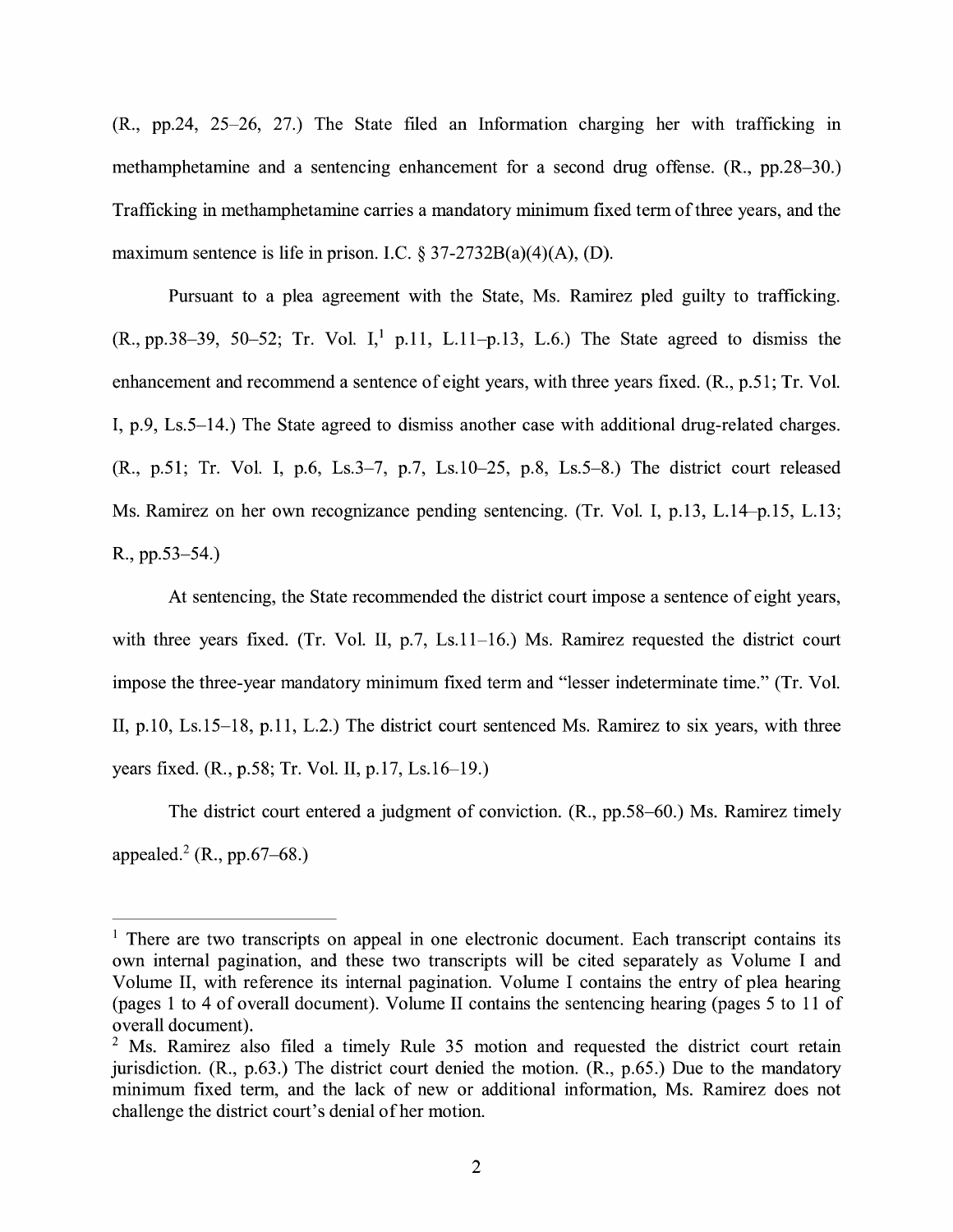#### ISSUE

Did the district court abuse its discretion when it imposed a unified sentence of six years, with three years fixed, upon Ms. Ramirez for trafficking in methamphetamine?

#### ARGUMENT

## The District Court Abused Its Discretion When It Imposed A Unified Sentence Of Six Years, With Three Years Fixed, Upon Ms. Ramirez For Trafficking In Methamphetamine

"It is well-established that ' [ w ]here a sentence is within statutory limits, an appellant has the burden of showing a clear abuse of discretion on the part of the court imposing the sentence."' *State v. Pierce,* 150 Idaho 1, 5 (2010) (quoting *State v. Jackson,* 130 Idaho 293, 294 (1997) (alteration in original)). Here, Ms. Ramirez's sentence does not exceed the statutory maximum. *See I.C.* § 37-2732B(a)(4)(A), (D) (three-year fixed mandatory minimum, maximum of life). Accordingly, to show the sentence imposed was unreasonable, Ms. Ramirez "must show that the sentence, in light of the governing criteria, is excessive under any reasonable view of the facts." *State v. Strand,* 137 Idaho 457, 460 (2002).

"'Reasonableness' of a sentence implies that a term of confinement should be tailored to the purpose for which the sentence is imposed." *State v. Adamcik,* 152 Idaho 445, 483 (2012) (quoting *State v. Stevens,* 146 Idaho 139, 148 (2008)).

In examining the reasonableness of a sentence, the Court conducts an independent review of the entire record available to the trial court at sentencing, focusing on the objectives of criminal punishment: (1) protection of society; (2) deterrence of the individual and the public;  $(3)$  possibility of rehabilitation; and  $(4)$  punishment or retribution for wrongdoing.

*Stevens,* 146 Idaho at 148. "A sentence is reasonable if it appears necessary to accomplish the primary objective of protecting society and to achieve any or all of the related goals of deterrence, rehabilitation, or retribution." *State v. Delling,* 152 Idaho 122, 132 (2011).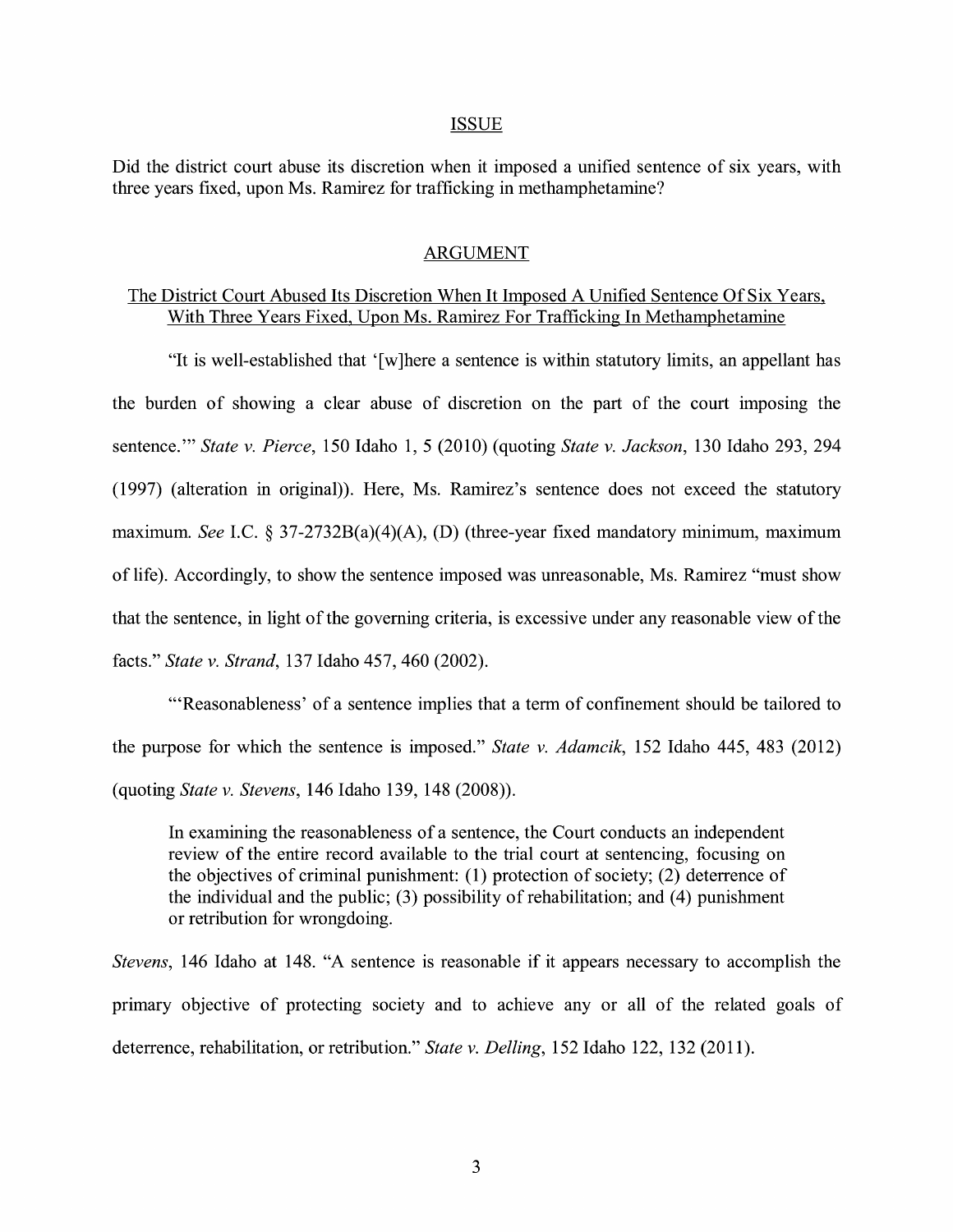Here, Ms. Ramirez asserts the district court abused its discretion by imposing an excessive indeterminate sentence under any reasonable view of the facts. Specifically, she contends the district court should have sentenced her to a lesser indeterminate term in light of the mitigating factors, including her troubled childhood, substance abuse issues, renewed commitment to her sobriety, acceptance of responsibility, and plan for success upon her release.

Ms. Ramirez's traumatic experiences as a child and teenager, which contributed to her substance abuse issues, should be considered in mitigation. Ms. Ramirez's father abused her mother, and both of her parents used drugs. (Presentence Investigation Report ("PSI"), $3$  p.10.) She and her siblings had to move in with her grandparents when her parents were in prison for drugs. (PSI, p.10.) Once her father was out of prison, he would get drunk all the time and hit her. (PSI, p.10.) At , Ms. Ramirez smoked marijuana topped with methamphetamine from an older man. (PSI, p.10.) This man when she was high. (PSI, p.10.) She "fell deep into drugs" after that and would have sex in exchange for drugs even though she did not want to. (PSI, p.10.) Soon thereafter, Ms. Ramirez started getting in trouble at school and with the police. (PSI, pp.9, 10, 14.) Eventually, at  $\vert$ , she was released from juvenile custody and went back to high school. (PSI, p.10.) One night, she went to party and got "roofied." (PSI, pp.IO, 18.) She woke up with her clothes "on halfway" and her shirt "on backwards." (PSI, p.10.) A few months later, she found out at that party. (PSI, pp. 10, at that party. (PSI, pp. 10, 18.) She got "taunted" for and dropped out of high school. (PSI, pp.10, 14.) Overall, Ms. Ramirez reported a history of physical, sexual, and emotional abuse. (PSI, p.32.)

As a young adult, Ms. Ramirez continued to abuse drugs and alcohol. (PSI, pp.17-18.) She started drinking regularly at and would have a six-pack of wine coolers at a

 $3$  Citations to the PSI refer to the 101-page electronic document with the confidential exhibits.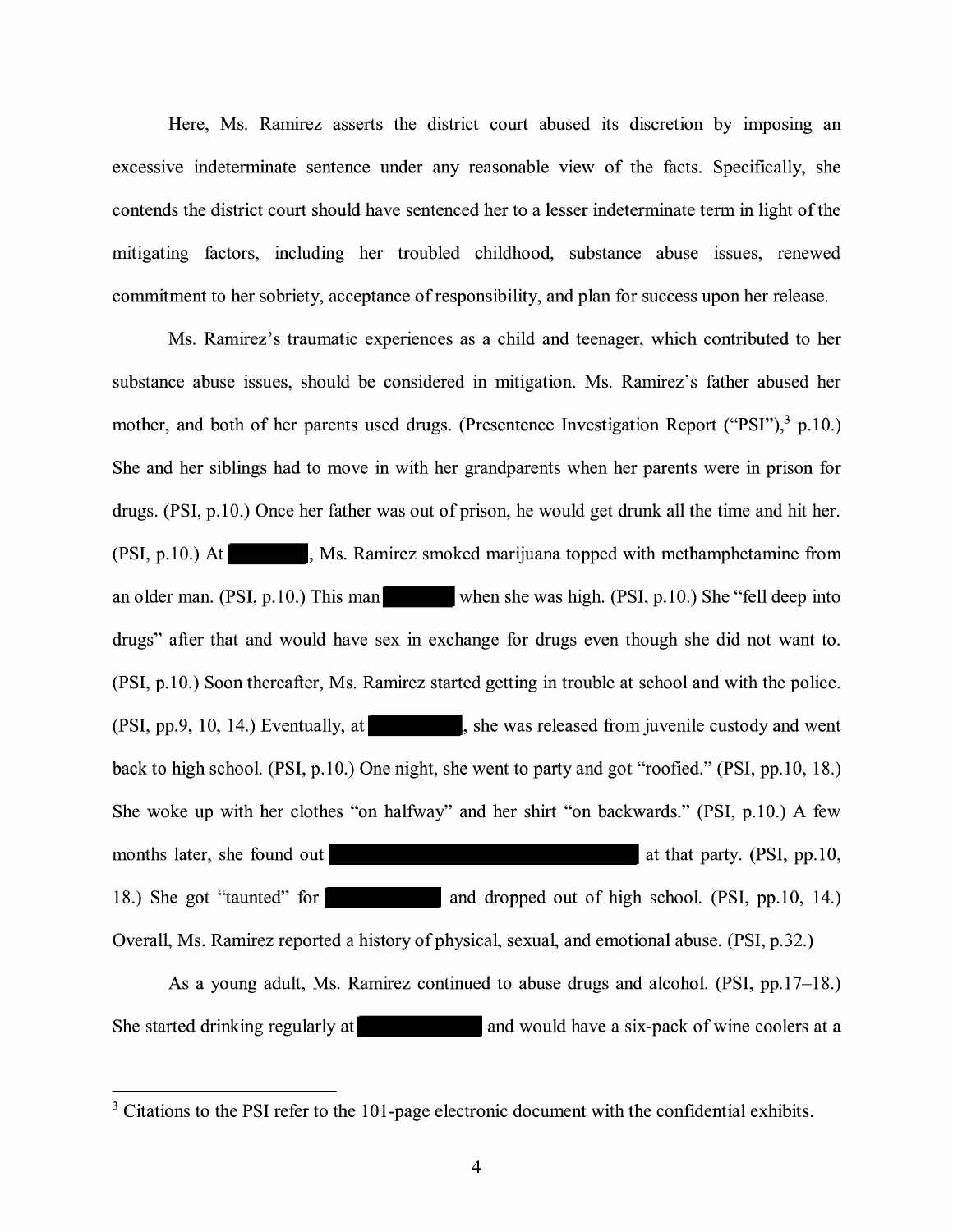time.  $(PSI, p.18.)$  She stopped drinking at after going to juvenile detention.  $(PSI, p.18.)$ Ms. Ramirez would also smoke methamphetamine and marijuana. (PSI, pp.17-18.) She eventually got sober in 2011, but then started fall back into alcohol abuse in 2016. (PSI, pp.5, 18, 101, 40–41.) She started drinking alcohol again, and she was drinking four or five Steel Reserves daily. (PSI, p.18.) She turned to methamphetamine to control her drinking and ended up smoking or injecting it every day. (PSI, p.18.) Ms. Ramirez met the criteria for a severe substance abuse disorder. (PSI, p.27.) Unfortunately, Ms. Ramirez's own drug addiction led to her selling drugs, which in turn led to the instant offense.  $(PSI, p.4)$  Ms. Ramirez was at the time of sentencing. (PSI, p.1.)

This information on Ms. Ramirez's childhood and substance abuse issues are factors in favor of mitigation. A sentencing court must give "proper consideration of the defendant's alcoholic problem, the part it played in causing defendant to commit the crime and the suggested alternatives for treating the problem." *State v. Nice,* 103 Idaho 89, 91 (1982). The impact of substance abuse on the defendant's criminal conduct is "a proper consideration in mitigation of punishment upon sentencing." *State v. Osborn,* 102 Idaho 405, 414 n.5 (1981). In addition, the Court of Appeals has recognized that a defendant's "extremely troubled childhood is a factor that bears consideration at sentencing." *State v. Williams,* 135 Idaho 618, 620 (Ct. App. 2001). In light of this information of Ms. Ramirez's traumatic childhood and her drug and alcohol addiction, Ms. Ramirez submits the district court imposed an excessive indeterminate term.

Despite Ms. Ramirez's troubled youth and substance abuse issues, she has the tools and support to stay drug- and alcohol-free and become a contributing member of society. When Ms. Ramirez was previously on probation from 2015 to 2018, she had no probation violations. (PSI, p.10) During her release pending sentencing, Ms. Ramirez participated in the OATS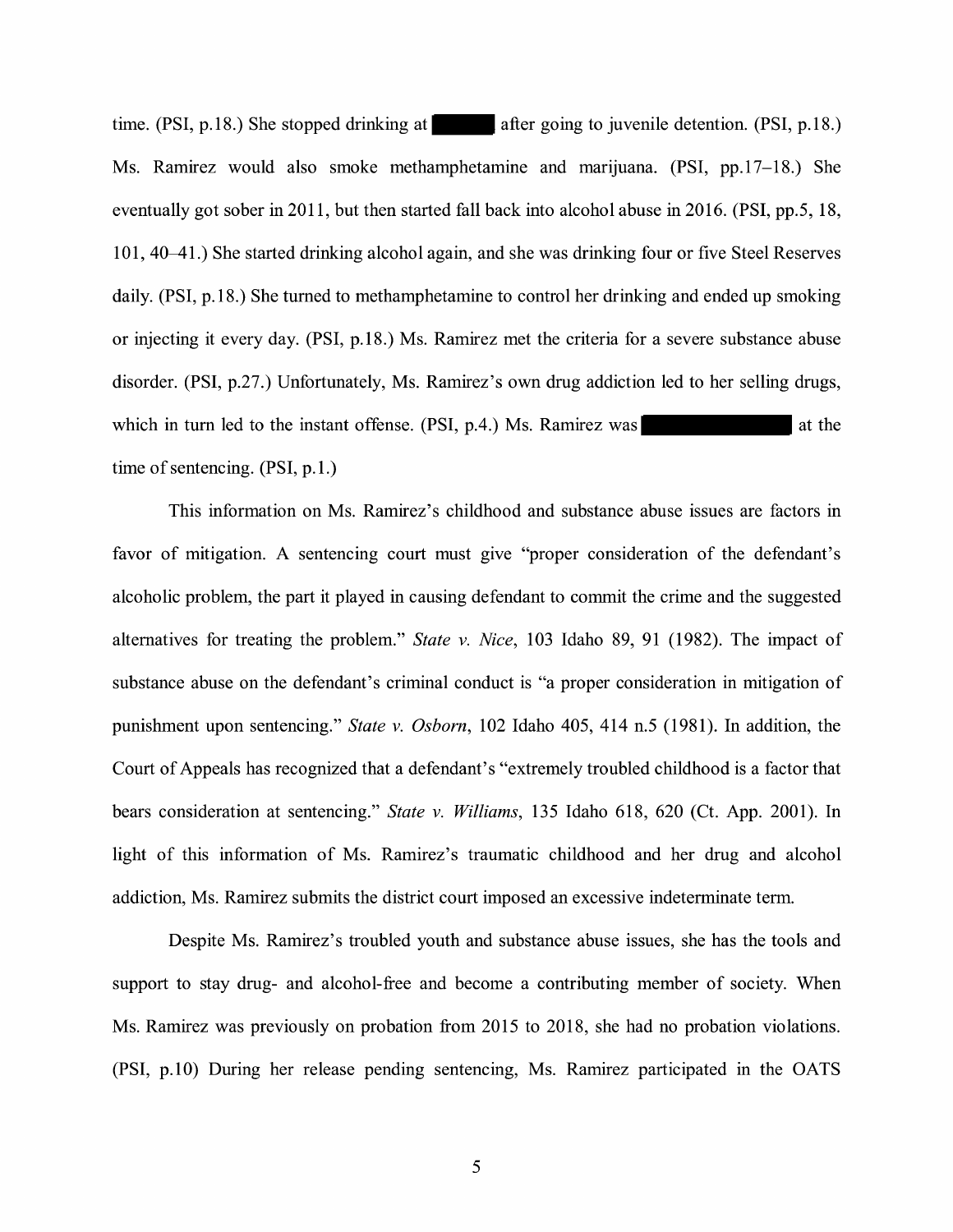Family Center intensive outpatient program. (R., p.56.) This program reported that she made progress by learning sobriety skills, connecting with her religious faith, obtaining a full-time job at the Amalgamated Sugar Company, becoming a better mother, and teaching her family about sobriety. (R., p.56.) The Amalgamated Sugar Company confirmed Ms. Ramirez's full-time employment, and the company had no problems with her "probability of continued employment." (Aug. R., p.1.) Her supervisor at the company wrote:

Vanessa worked directly for me during this Fall's sugar beet harvest. She explained her situation to me, which came as some of a surprise. Vanessa showed no signs of irresponsibility during her time working under me. In fact, she was always eager to learn new jobs, would take on any job assigned to her even if dirty or excessively labor intensive, she followed instructions meticulously, and she was very helpful in many aspects of employment. Of the approximately 23 employees I supervised I would say Vanessa was one of the hardest working and a joy to have on the team.

(Aug. R., p.2.) Her supervisor was also a pastor, and he wrote that Ms. Ramirez acknowledged her "shortcomings" and "frequently spoke about a positive, drug-free life with her family and church family." (Aug. R., p.2.) He believed she was sincere and intended to follow through with making a "better go at life." (Aug. R., p.2.) Ms. Ramirez also submitted to weekly drug tests, and they were all negative. (PSI, p.10.) At sentencing, her counsel stated: "Since Vanessa has been released from custody, she's been a model citizen. I don't know if I've seen anybody who had been more productive and done more to benefit her family and those that she associates with in the community in general  $\dots$ ." (Tr. Vol. II, p.8, Ls.12–18.) Her goals were to get sober and take care of her three children. (PSI, p.20.) Ms. Ramirez's mother, who was now sober and had temporary guardianship over Ms. Ramirez's children, (PSI, p.22), wrote that Ms. Ramirez had a "wake up call." (PSI, p.41.) Her mother explained, "I feel that if she is given an opportunity to stay out and work and continue in her recovery and strengthening her relationship with God she will be a very productive member of society." (PSI, p.41.) Her mother was very supportive of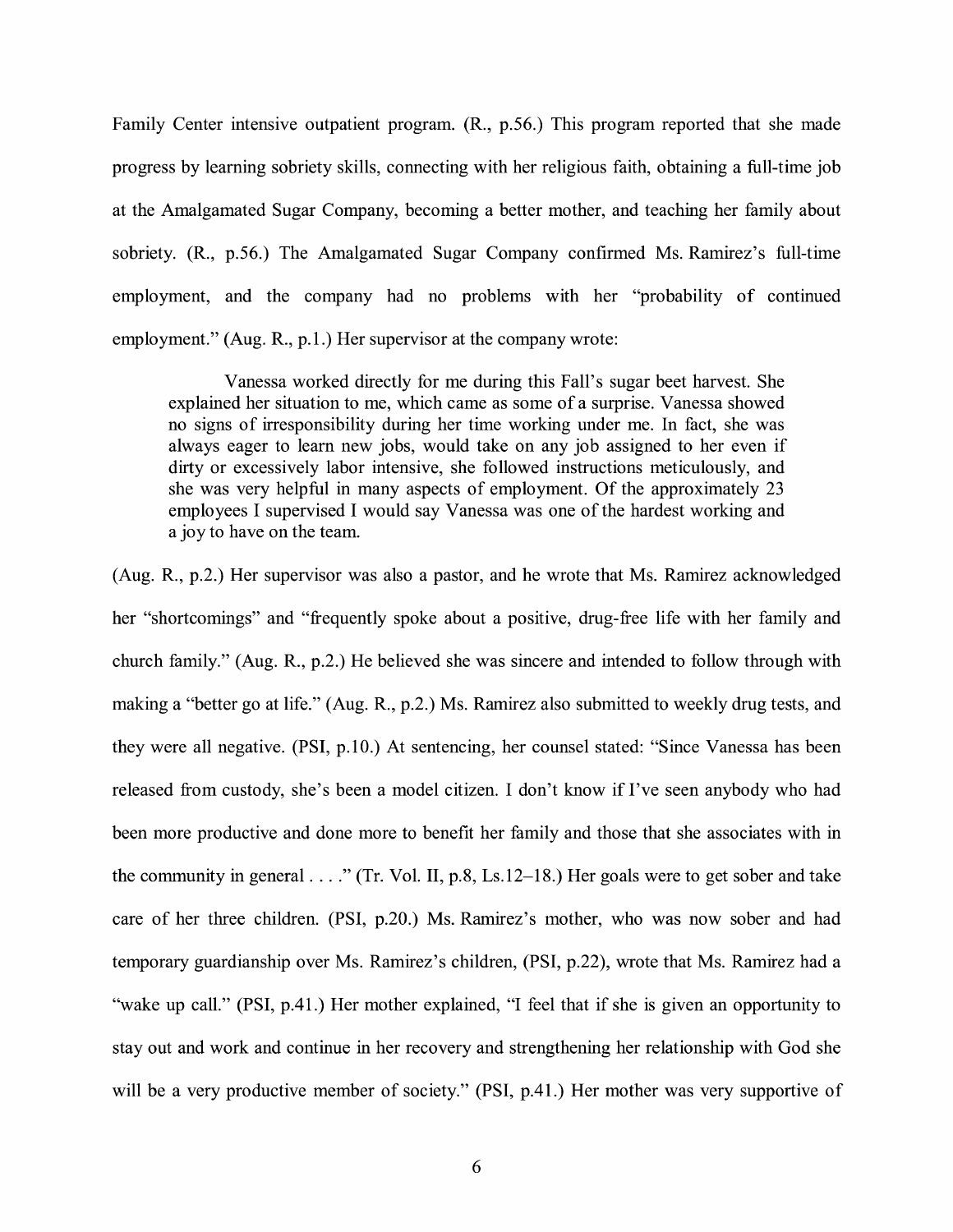her. (PSI, pp.40–41.) Finally, a friend from church also wrote a letter in support. (Aug. R., p.3.) Her friend wrote that Ms. Ramirez was "completely transparent" and offered "no excuses for her actions." (Aug. R., p.3.) Her friend believed Ms. Ramirez was taking accountability for her actions. (Aug. R., p.3.) Her friend also discussed her bible studies in jail: "I visited with Vanessa and her mom after her release and know that she has engaged in trying to make a positive influence on others who struggle with addiction by continuing to do bible ministry to the women at our local jail. This is something she had started before being released." (Aug. R., p.3.) Her friend believed Ms. Ramirez was "committed to making amends" and contributing "positively to her family, church, and community." (Aug. R., p.3.) These mitigating factors showing that Ms. Ramirez could succeed upon release justified a lesser indeterminate term.

Finally, Ms. Ramirez accepted responsibility and was very remorseful for her criminal actions. Acceptance of responsibility, remorse, and regret are all factors in favor of mitigation. *State v. Shideler,* 103 Idaho 593, 595 (1982). In the PSI, Ms. Ramirez admitted that she committed a crime by selling drugs, but she "would tell them thank you" because her life was spiraling out of control. (PSI, p.4.) She stated, "I was saved that day." (PSI, p.4.) She felt "horrible" about the crime and "lost everything again." (PSI, p.5.) Similarly, she stated at sentencing:

I want to start off by thanking you for giving me an OR because without that time I wouldn't be able to prove to my family, especially my children, that I'm not a monster. I have an addition and for eight years I've fought it. Within eight months it was all gone, my house, my car, everything, because of that addiction.

I truly believe meth is the devil's way to get everybody away from the right way of life, you know. When I got arrested that night, I felt so relieved because it was over.

7